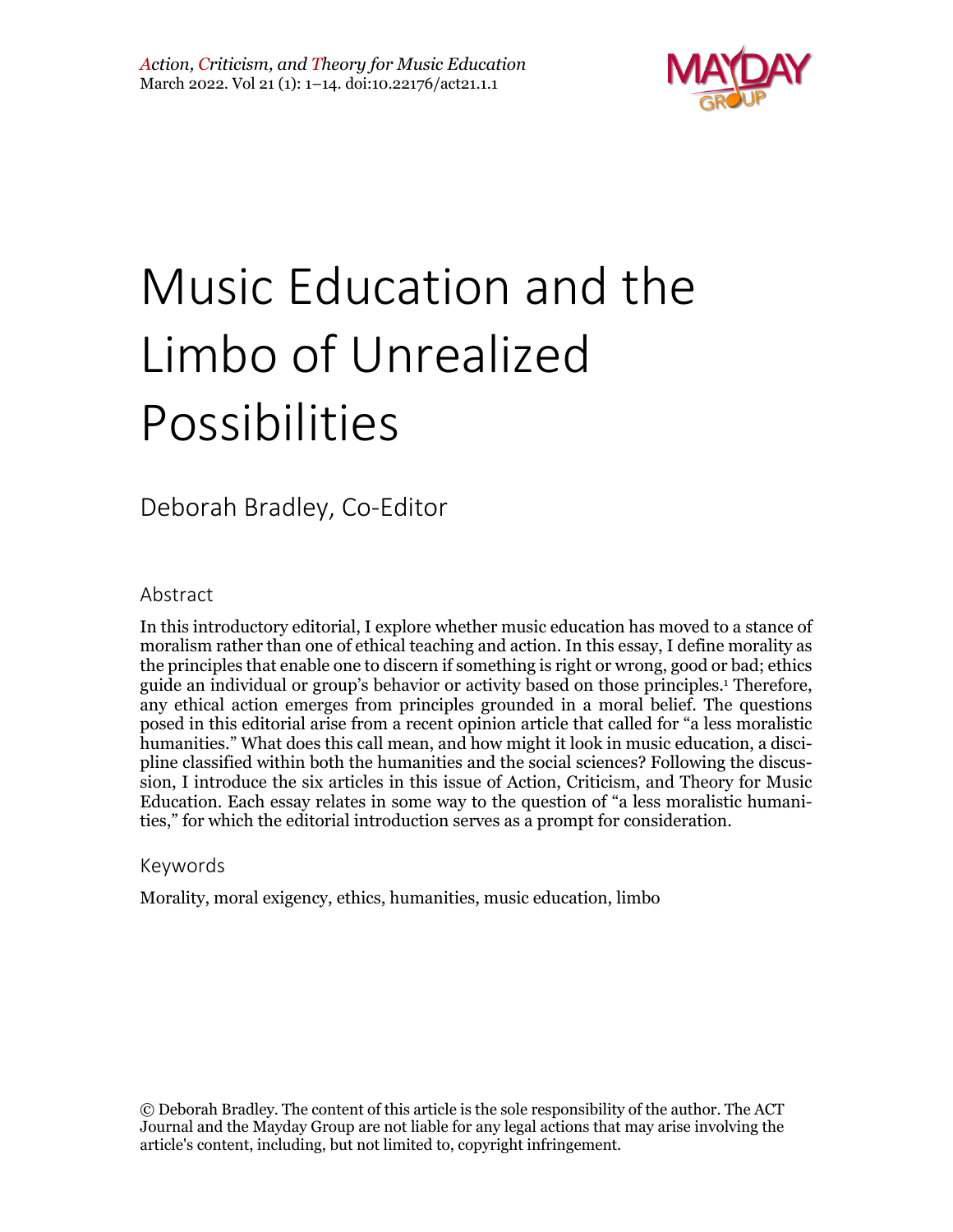recent opinion piece in *The Chronicle of Higher Education,* by Nicolas Langlitz (2022), grabbed my attention with its provocative title, "We Need a Less Moralistic Humanities." I began reading the article, wondering, "what does that mean"? My question was quickly answered, as Langlitz described the removal of statues erected in honor of Confederate military officers and slaveholders from campuses across the United States, along with the renaming of buildings and ethnographic film festivals. Langlitz referred to these actions as demonstrations of "a renewed sense of moral exigency" (para. 1). He wrote that associations have "officially institutionalized its members' morals by prioritizing proposals for executive sessions that promote anti-imperialism, anti-ableism, antitransphobia, etc." (para. 1). I thought of the MayDay Group's own "Statement of Solidarity and Commitment to Antiracism" and continued reading. I wondered if Langlitz felt that such statements crossed a line or represented an action prompted by a sense of moral urgency that was misguided. A

Reading Langlitz's opinion essay was not the first time I have confronted the question of crossing the line. As I read, I recalled a question raised by former ACT Editor Wayne Bowman when he served as a member of my dissertation committee. During one committee meeting, as my dissertation approached readiness for defense, he asked me, "is an antiracism pedagogy fascistic?" As a result of his query, the committee requested that I add a section to the final pages of my dissertation to explore the question (see Bradley 2006a, 333–39). It was a most worthwhile thought exercise for me at the time, and my musings on that question have influenced me in my teaching, writing, and daily life since then.

# Ethics or Morality: A Fuzzy Line?

Langlitz (2022), citing anthropologist Joel Robbins, points to the 1990s as the turning point "when the discipline shifted its focus from an exploration of cultural difference (now dismissed as 'othering') to witnessing the misery that human beings (usually those in power) visit upon other human beings (the victims of marginalization and abuse)" (Langlitz 2022, para. 2). In looking over the history of various educational disciplines, a similar timeline is evident. In the 1990s, the turn away from aesthetic education to praxialism began to gain influence in music education. That change of focus hinged on the realization that music, and by extension the teaching of music, was not an amoral, autonomous "thing" existing in a vacuum but a social practice dependent upon and reflective of the context in which it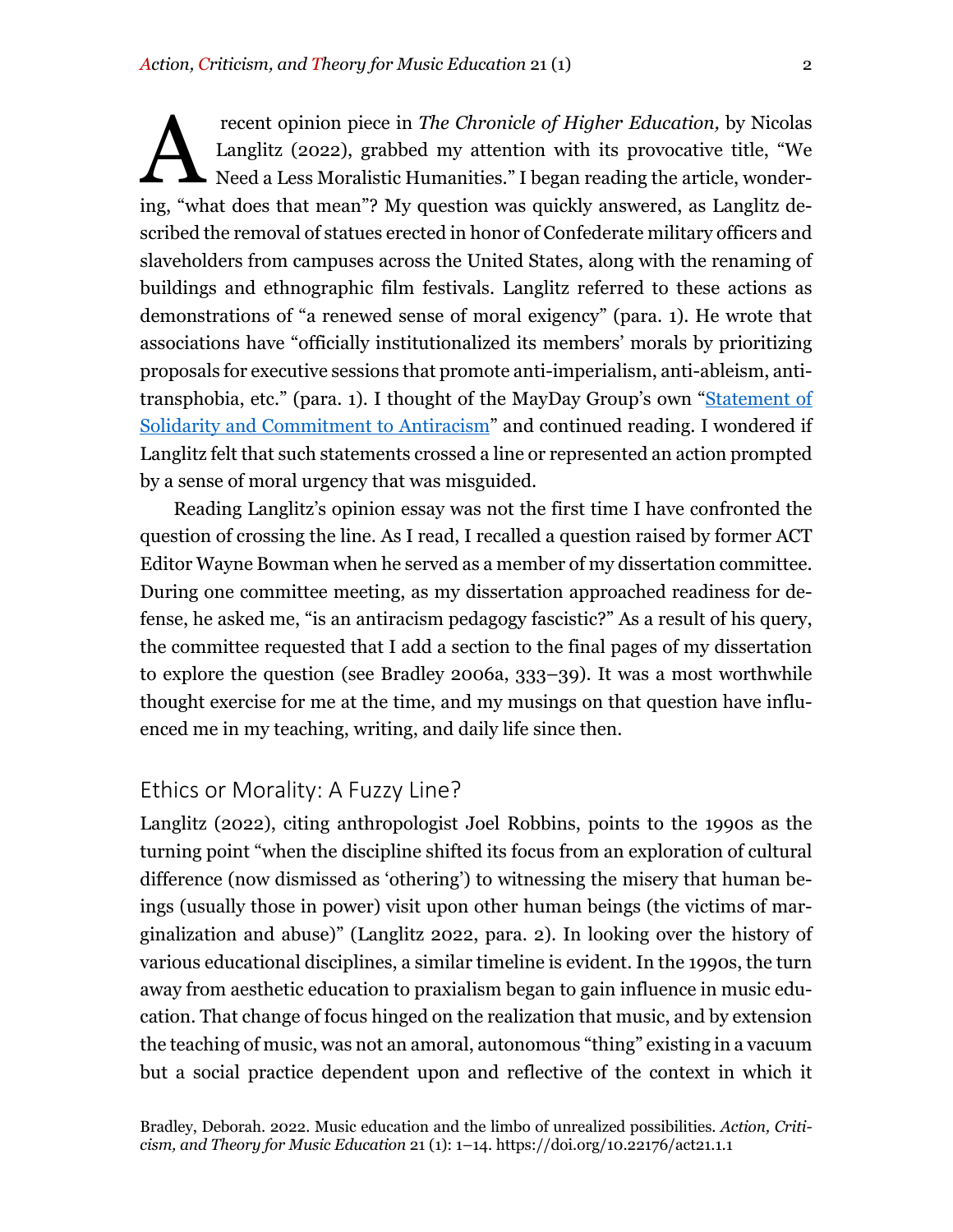occurred (Bowman 1994a, 1994b; Elliott 1991, 1995; Regelski 1994; 2022 [this issue]).

Acceptance of music as a social practice reflective of culture prompted examinations of the inequities embedded in music education. It became apparent that music teaching was grounded in the primary belief that European and western art music represented "the best" music for teaching. Feminist authors pointed to the patriarchal assumptions and gender biases embedded in western art music practices, music and music education textbooks, and music education practices based on European classical music (Gould 1994; Koza 1992; Koza 1993b; Koza 1993a; Koza 1994b; Koza 1994a; Lamb 1987, 1994a, 1994b, 1996; McClary 1991). The value ascribed to western art music (as "the best") extended far beyond Europe and North America—this assessment was global and affected curricula in Central and South America, Asia, and Africa. Ongoing explorations opened the door to further critical analysis of music education through the lenses of feminism, antiracism, decolonization, ableism, heterosexism, and classism. The MayDay Group has been instrumental in helping music educators recognize and understand how the culture that permeates systems and structures can negatively affect teacher-student relationships and cause harm to individuals. The realization that the dominant culture's perspective is not the only way to view music led to the recognition that music education is a system in need of both critique and change.

Langlitz's highly nuanced argument in *The Chronicle* emerges from his assessment that the humanities have become entangled within what he terms "the current moral revival" (para. 7). He longs, however, for the humanities to be "freed from the project of moral critique and telling right from wrong" (para. 8), to return to its "most pressing task … to exercise a sense of possibility, to make available alternative perspectives, and to examine how they inform the conduct of life" (para. 9). One could argue that this description characterizes the goals for antiracist, feminist, and decolonial scholars and their related critical pedagogies. Indeed, some might contend that the sense of possibility Langlitz seeks can be achieved *only* by acknowledging how Eurocentricity, patriarchy, normative Whiteness, ableism, and so forth are part of North American and dominant European cultures, embedded in institutions and educational practices (see Bradley 2006a, 2006b, 2007; Hess 2013, 2015, 2018). But do such acknowledgments equate to "telling right from wrong," or do they represent attempts to bring alternative perspectives to light and examine how they inform the conduct of life?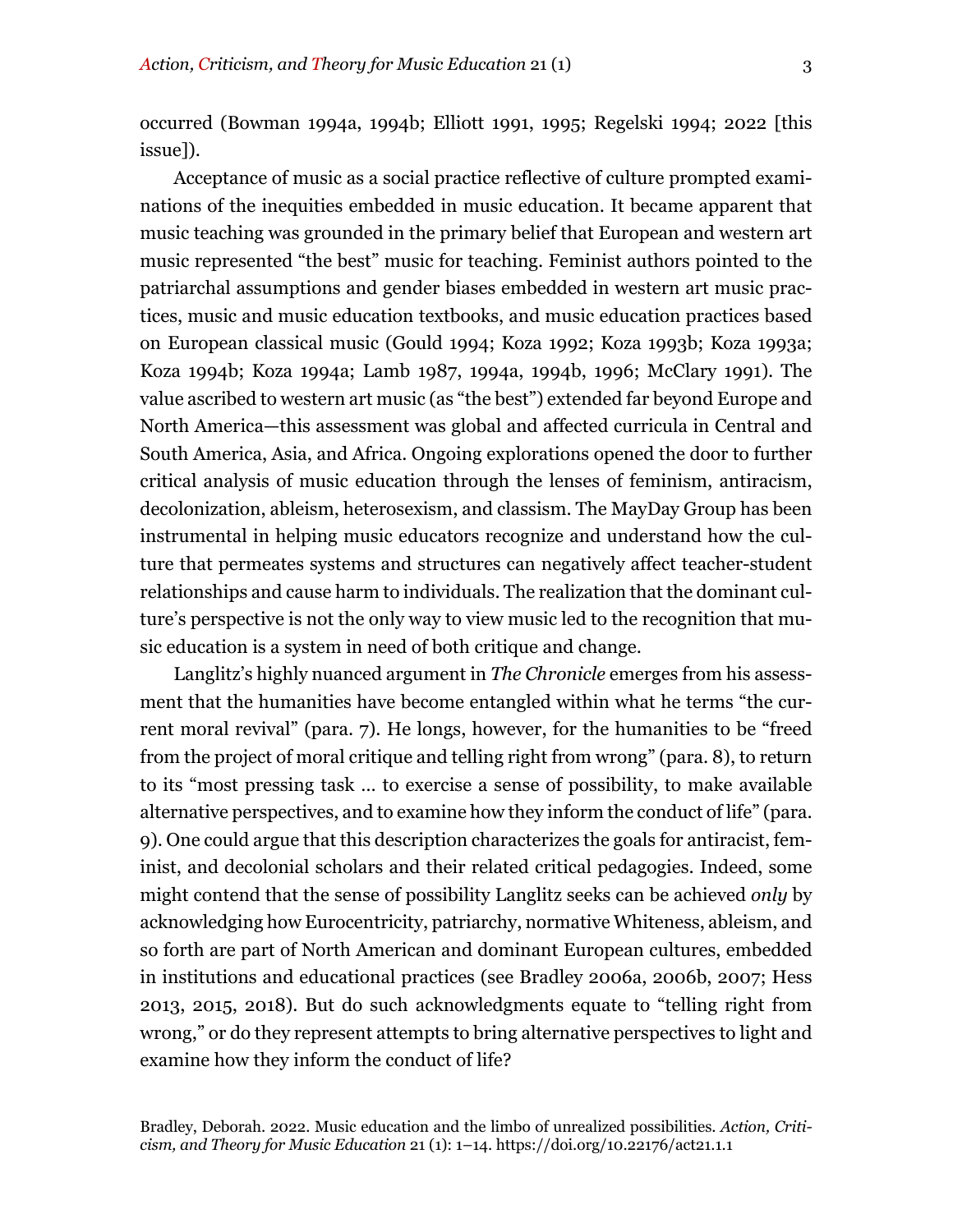Undoubtedly, a teacher's choice to employ an anti-oppressive pedagogy or rely on a particular philosophy to guide their teaching is a moral choice, based on that teacher's sense of what is right or wrong in education, the curriculum, or society more generally. But does this sense render the resultant pedagogy "moralistic"? Might not such choices be a matter of ethics? As Regelski posits, "Teaching shares two basic ethical criteria with the other helping professions: the need to promote benefits that those served would otherwise lack; and, in the process, to 'do no harm'" (Regelski 2012, 9).

The ethical criteria for which Regelski advocates need a foundation from which to assess the benefits to those served that may be otherwise lacking and thus should be promoted. "Doing no harm" requires first recognizing what causes damage (e.g., systemic racism, biased curriculum, pedagogical strategies, or philosophies that may support harmful structures and approaches). Assessments of what may cause harm, therefore, become moral judgments that all conscientious educators reckon with when they seek to avoid doing harm. Langlitz himself appears to agree: "Ethics is a theoretical reflection on moral judgments of good and bad. Since moral judgments cannot be applied to themselves—it is not necessarily good to think in terms of good or bad—ethics needs to determine when moral judgments should be applied and when it would be preferable not to apply them" (Langlitz 2022, para. 12).

# Desiring Certainty

Langlitz suggests that the humanities should return to a "step back and observe" perspective that avoids any assessments of right and wrong. Yet he admits that in the past, this same approach left some anthropologists (the discipline with which he identifies as a scholar) vulnerable to serve as "lackeys of colonial administrators and CIA informants" (para. 3). The distanced perspective Langlitz advocates implies that humanities teachers should refrain from attempting to correct situations they know may cause harm to students—to teach "the facts" and only the facts. Langlitz's perspective taken to the extreme allows teachers to teach a biased curriculum and merely make note that a problem exists. (To whom? To the principal? To the textbook publisher? And to what purpose?) This approach avoids moralism, to be sure, but is such a stance ethical? Suppose a teacher knows, for example, that some of the facts in a science text are out of date or that a definition in a textbook's glossary is incorrect. In that case, most parents would expect the teacher to correct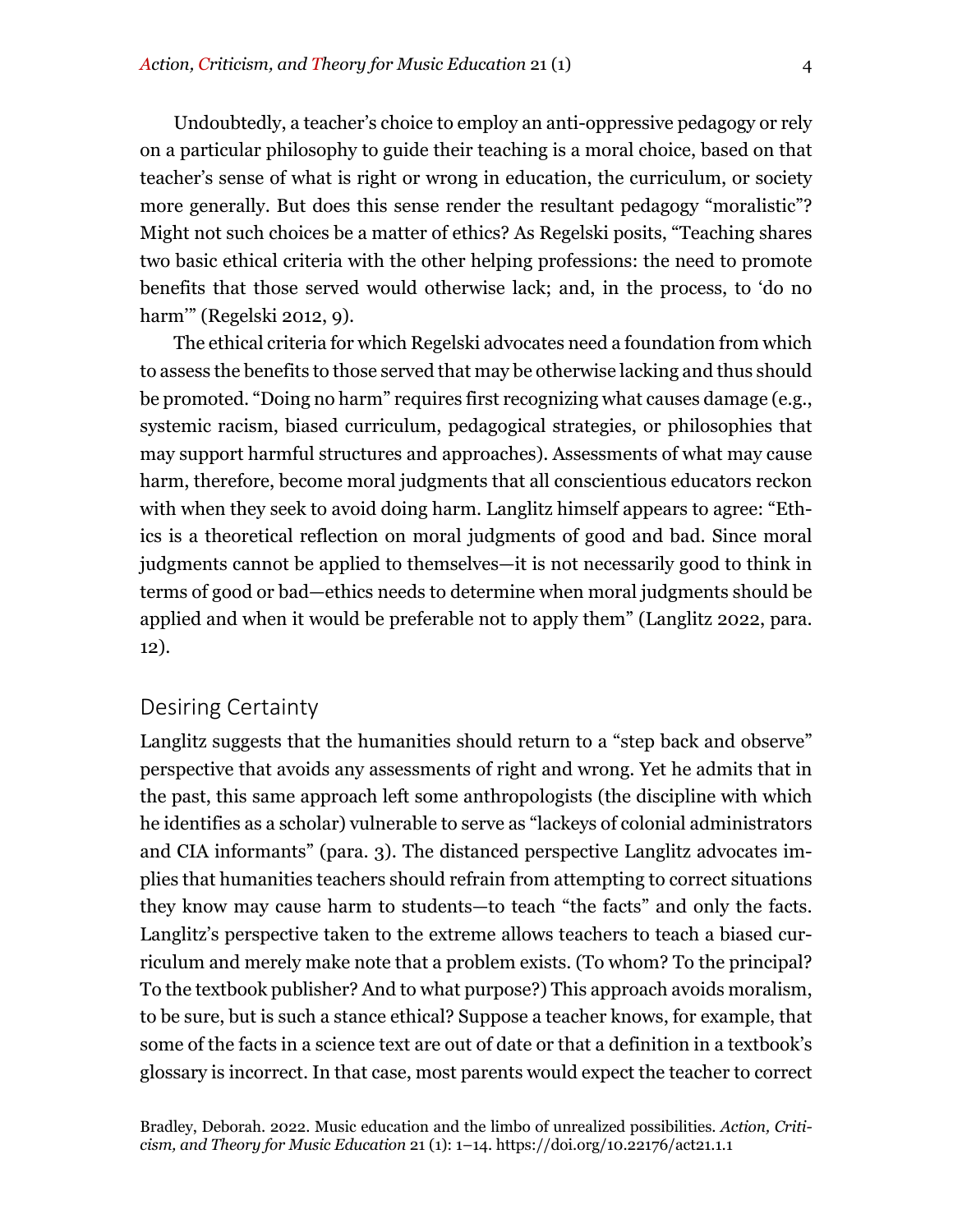it in the classroom, to teach the correct facts or word meaning to their students. Not doing so would constitute "harm," although perhaps not the potentially traumatic harm that racism or bullying can cause. Teachers typically are expected to intervene when they observe bullying or racist behavior among students. That is their ethical obligation. The teacher's ethical obligation usually extends to reporting any such events to all appropriate parties, and many may notify school boards and publishers in the event of textbook errors. Acknowledgment of the harm (a moral assessment) requires an ethical action to improve the situation.

Langlitz advocates for an approach based on German sociologist Niklaus Luhmann's practice of detachment, termed "second-order observation." Langlitz explains that while first-order observers observe the world (or a particular situation), second-order observers observe the first order. This second-order perspective allows them to recognize the contingencies and issues that may go unnoticed by first order observers, yet this position, too, comes with deficiencies. As Langlitz describes, "Second-order observers might see less than the observed observers—but they also see differently, and recognize that what appears natural and necessary to first-order observers is contingent on their perspective" (para. 10).

#### The Limbo of Unrealized Possibilities

In many ways, and particularly for researchers, promoting second-order observation makes sense, as far as it goes. Much like *Star Trek's* "Prime Directive,"2 observation from a distance enables the gathering of particular kinds of information. Second-order observation theoretically avoids the problem of causing unintended harm through involvement. But even though Captain Kirk (and subsequent Captains in various spin-off series) always considered the Prime Directive when he and the Enterprise crew visited other planets, a great many of the plotlines for that series involved ethical decisions to ignore the Directive. Such dilemmas often occurred in the series whenever the plotline suggested that avoiding interaction with a planet's inhabitants could potentially result in significant harm. (Notably, the original *Star Trek* series aired in the late 1960s as the war in Vietnam intensified. The show featured many episodes that were anti-colonial or anti-imperialistic in orientation.) Although the Prime Directive aligns with some solid moral intuitions—to "respect the autonomy of other cultures and strive not to inflict even unintentional harms on them—it also bumps up against the fact that *Star Trek* is all about the ethical project of *sharing* a universe" (Stemwedel 2015, para. 7). Are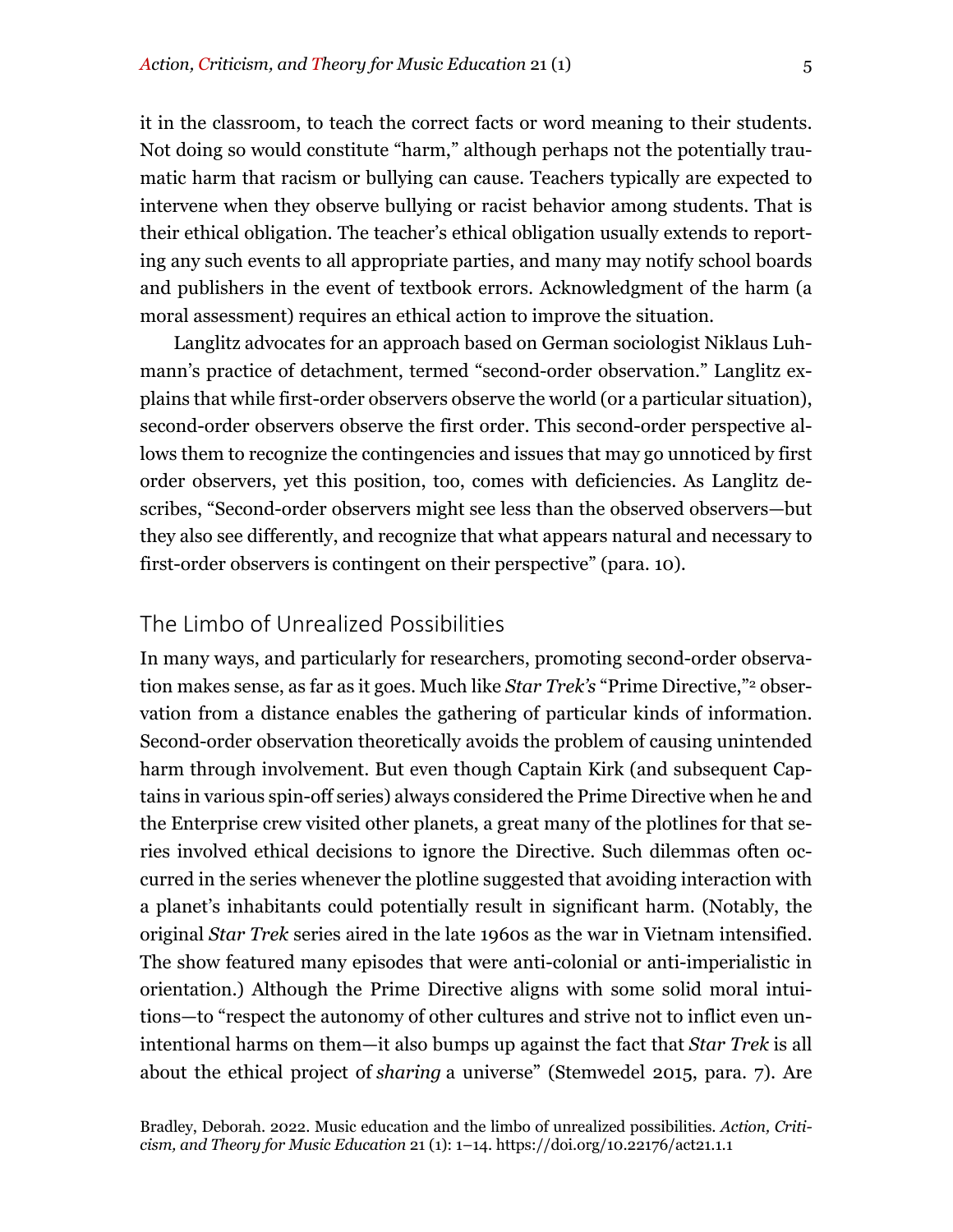educators not similarly involved in the ethical project of preparing students to share the world (or, on a smaller scale, the local community) in which they live with other inhabitants of Earth?

Is it ethical for a teacher to merely observe ongoing harm without taking action to correct that harm? Mere observation may be appropriate if one studies a culture with which one is unfamiliar, at least to a point. But somewhere along the way, most ethnographers find it necessary to establish relationships with the community they study to enable their understanding of that community and its practices, much as ethnomusicologists do in their pursuit of understanding a particular musical culture. Thus, second-order observation in the realm of education leaves all involved—teachers, students, and stakeholders—in "the limbo of unrealized possibilities," the very situation that Langlitz suggests is the result of the humanities' current sense of moral exigency (Langlitz 2022, para. 23).

Had Langlitz confined his argument solely to anthropology as an area of research, I might have been inclined to agree with his perspective. Even so, he seems to overlook the fact that there are occasions when observing itself can cause interference. If that were not so, researchers who plan simply to observe other humans would not have to file IRB applications for exempt status to explain how their studies will not intrude into what would occur "naturally" in the research setting. However, the title of Langlitz's opinion piece invoked "the humanities" writ large and thus captured music disciplines in his discursive net. Ethnomusicologists, for example, would find their work difficult if they did not engage with the members of a musical community to learn the music of that community. Most pride themselves on their ability to perform the music of the cultures they have studied proficiently; some manage to become experts. They do not stand back and observe so they can tell us "about" Ewe drumming or the vocal stylings of the Sami people; their work requires interaction and involvement. In order to learn these musics, ethnomusicologists become part of the community, and their presence in the community may have an impact for good, bad, or otherwise. They strive to share the "musical universe."

Regelski (2012) argues that ethical action arises from decisions about how to act when one is faced with vexing practical needs.

An action is ethically virtuous *when it serves the purposes or needs that occasion it*. Such needs provide the *criteria* for judging the value and excellence of an action. Thus, an action is good (ethical and "right") to the degree that the need it is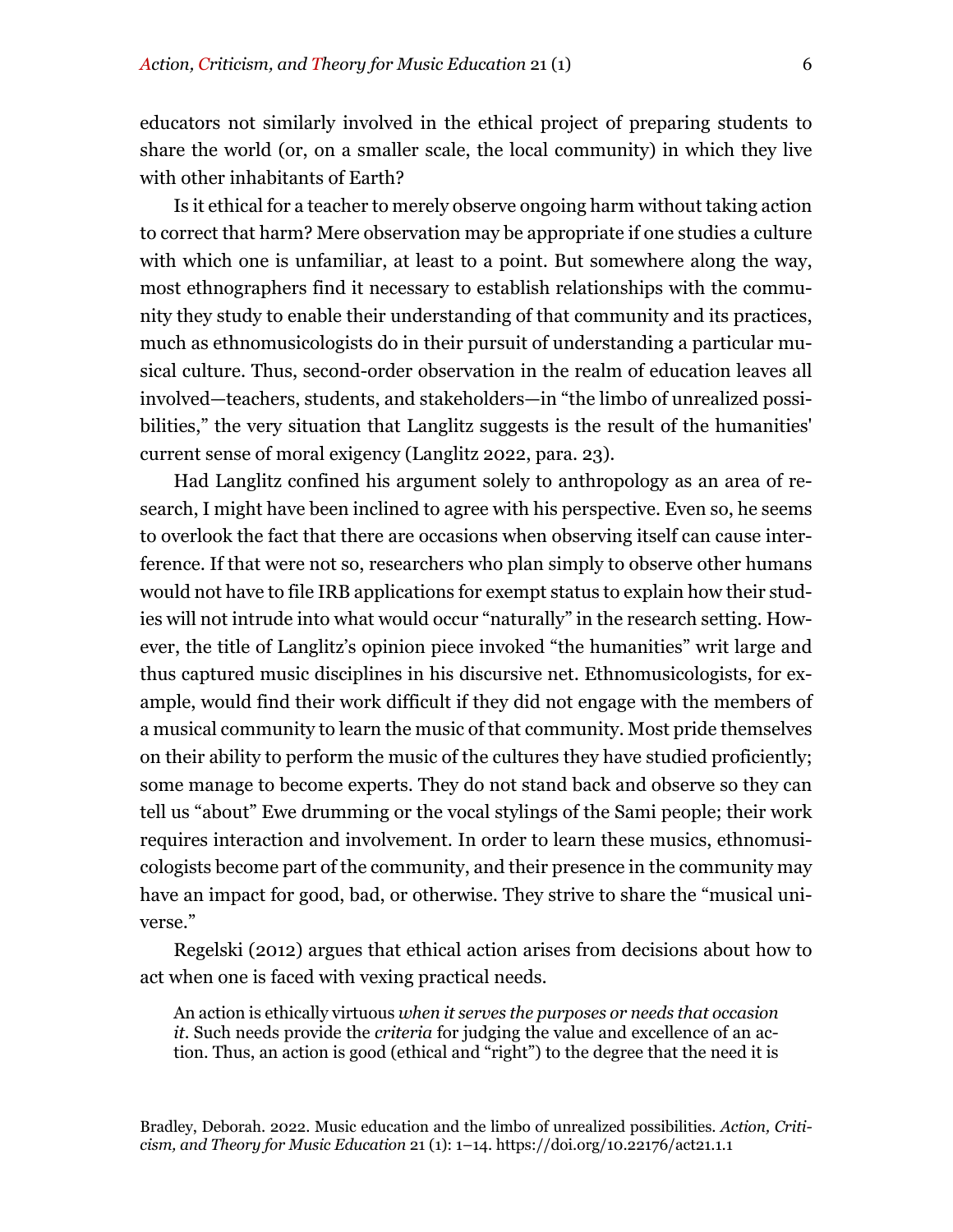"good for" is served, thus avoiding radical relativism, subjectivism, or emotivism.  $(17)$ 

Regelski's explanation makes clear that teachers must determine what is right and wrong as a basis for the ethical, pedagogical decisions they make daily. This distinction between morality and ethics seems straightforward. Yet Langlitz's comments suggest that ethical action based on a thoughtful determination of right and wrong is an overstep (such as the realization that a military figure involved in an attempt to overthrow the US government perhaps ought not to continue being honored in bronze).3 Knowing when a situation requires action and taking the appropriate action is something with which all educators must grapple, even if they are most often inclined to follow a personal version of the Prime Directive.

Music education as a discipline straddles an (imaginary) line between the humanities (music) and the social sciences (education). So do the "humanities" when considered as courses of study in universities, particularly in teacher education programs where students ideally develop the skills and the critical thinking needed to assess and respond to classroom dynamics successfully as well as engage with subject material. They must acquire disciplinary knowledge and an ability to apply second-order observation that enables them to identify the biases and deficiencies embedded within the subject matter included in the curriculum. Thus, a call for a "less moralistic humanities" suggests that educators might "overlook the fact that music teaching can lead to ends that are either educative or miseducative" (Bowman 2012, 1). A less moralistic humanities thus might expect teachers to be aware of the biases that affect the area of study, but that would be the end of it. This would be equivalent to saying, "Yes, we know that the curriculum is racist, contains gender bias, reiterates colonialism and imperialism, and such a curriculum might cause harm to students, but now that we have pointed it out, there's nothing left to do; no action is required." We can just stand back and observe how teachers and students cope with it all.

Another form of avoiding moralism occurs with a refusal to recognize harm at all. In fact, in the United States, this argument is active in 37 states that have passed or are considering legislation banning critical race theory (CRT). CRT offers teachers and students a chance to engage with alternate perspectives, to consider how the issues it highlights affect daily life for everyone regardless of their racial identity. One might wonder if, in those states, legislatures have confused ethics and morality, thinking that offering alternative perspectives for students' consideration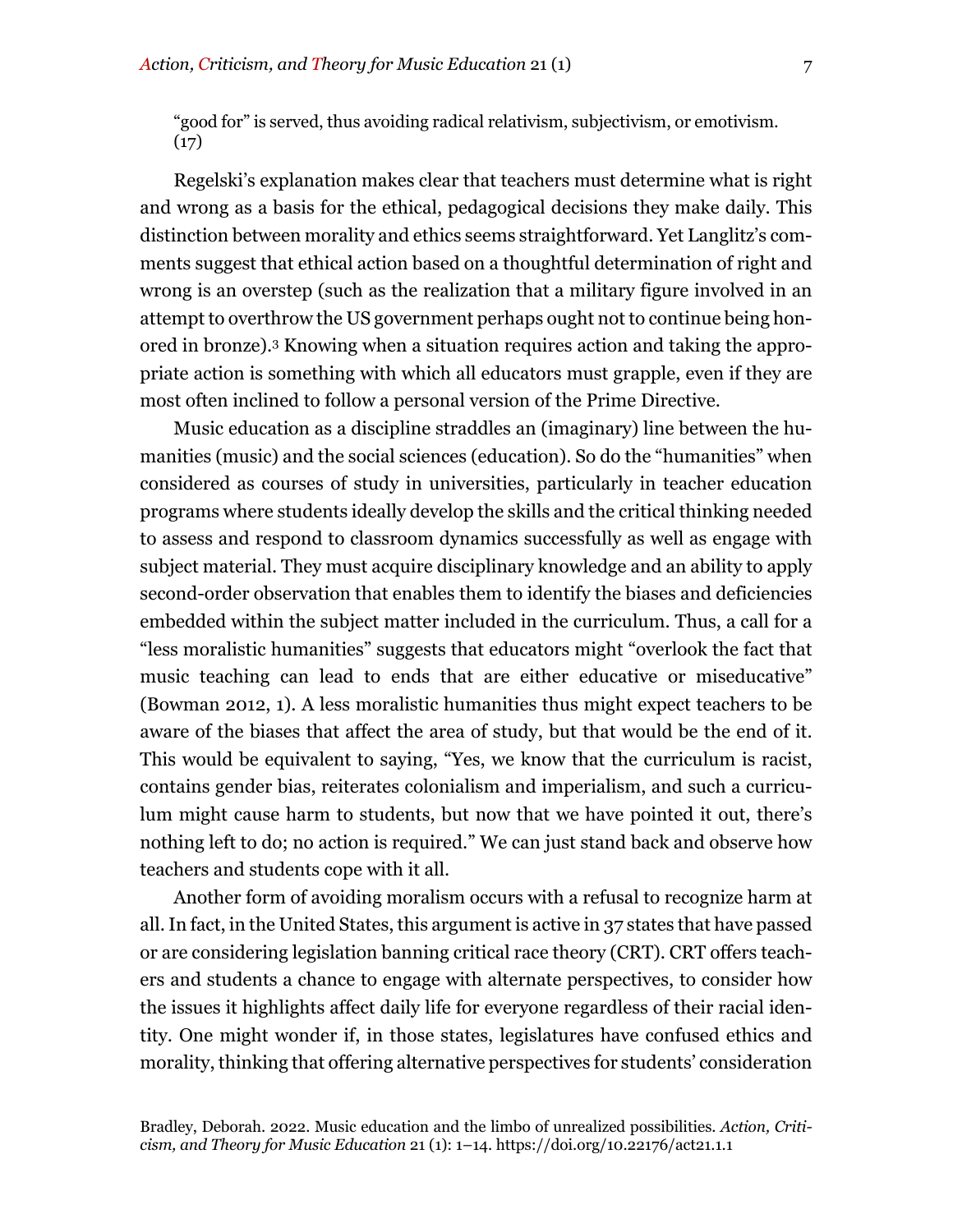constitutes moral education. Mandating teachers' ethical actions based on a "see no evil" morality thwarts the opportunity to acknowledge the harm embedded in the system, forcing both students and teachers into the limbo of unrealized possibilities.

As I make this argument, I feel it is important to state that educators who utilize critical pedagogies such as antiracism, decolonialism, and feminism should not seek to impose a particular perspective on students. They should not be fascistic in their approach nor impose notions of right and wrong, as Wayne Bowman asked me to clarify in my dissertation. Perhaps this is Langlitz's concern about recent institutional responses: he may feel such responses represent moralism. Possibly he thinks that institutional ethical decisions emerging from institutional leaderships' moral assessments represent an imposition, a demand about what to think. But removal of a statue does not indoctrinate those in the community to accept the way of thinking that motivated its removal; it is an action based on a moral assessment that reflects an ethical decision made in a particular context of place and time. Similarly, educators who utilize critical pedagogies and theories such as CRT do not strive to "engineer humanity," as Adorno (1998) warned against in his famous essay "Education After Auschwitz." They do, however, aim "to engage students in reflection, encouraging and enabling them to identify and interrogate power structures" (Bradley 2006a, 338).

Adorno believed that "music had an obligation to challenge false consciousness and to create 'critical awareness of the problems and contradictions, the alienation and suffering inherent in modern life'" (Bowman 1998, 308).4 It seems to me that solidarity statements and the removal of memorials to racist icons similarly serve to create critical awareness of problems and contradictions, alienation, and suffering in today's world. The failure to foster a critical awareness may even be illustrative of a false consciousness within which the racist wounds of the past have healed sufficiently, or that denies that problems of the past will continue to haunt society into the future if no reconciliation of that past occurs. Reconciliation is the first step toward healing the traumatic wounds of the past—but in North America, there is a long way to go before true reconciliation and healing can occur. Teachers who employ critical pedagogies do not (or should not) impose their thinking on students; however, they typically feel they have an obligation to raise students' awareness. How students ultimately process the information is beyond the teacher's control. Even so, teachers have an ethical responsibility to bring such alternative perspectives into students' awareness. As Bowman (2002) argues, when we fail to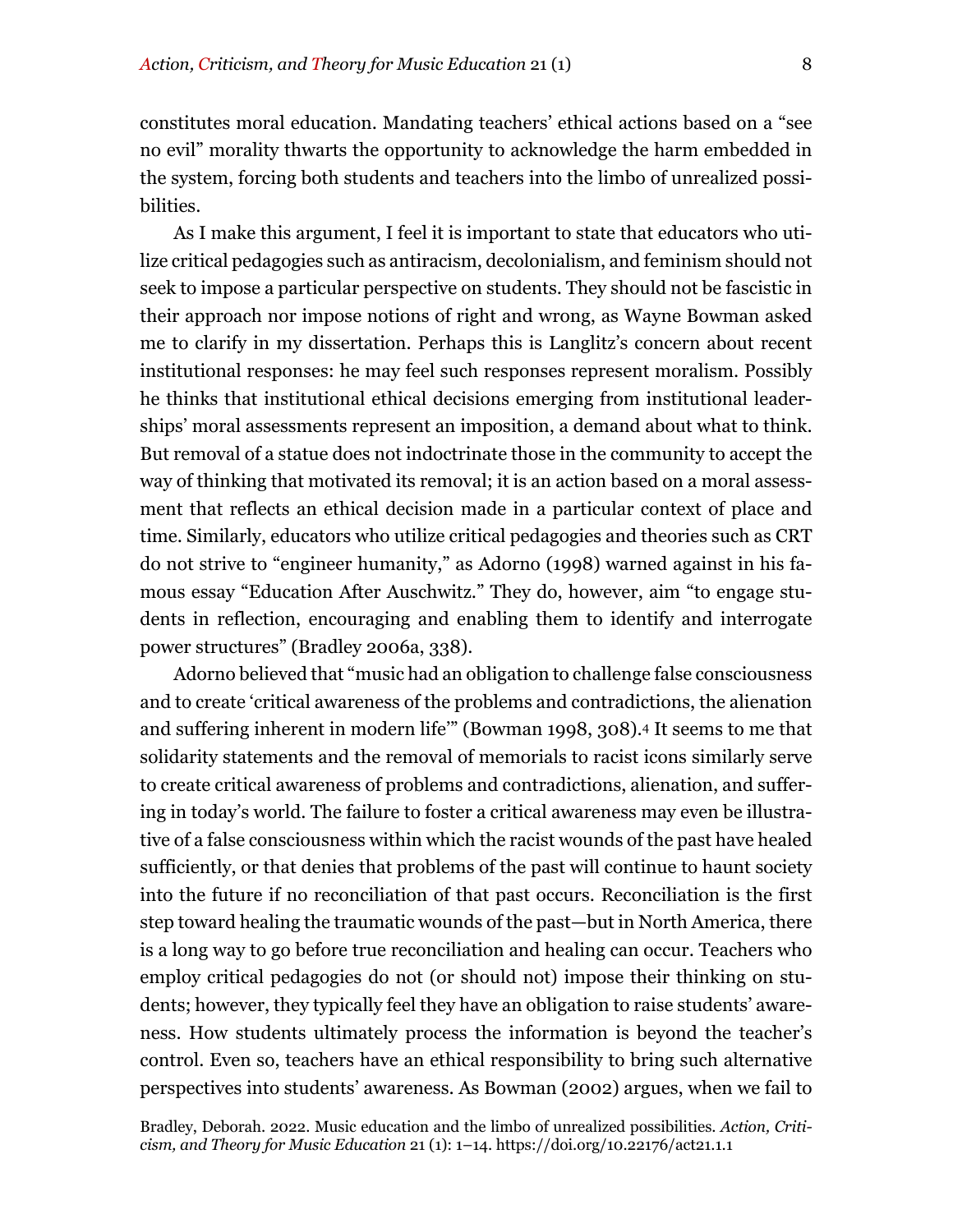question "a system's premises and basic categorical assumptions, the parties in potentially ethical situations unwittingly preempt the transformative power of genuinely ethical inquiry" (68).

#### Moving Out of Limbo: *I and Thou*

One of the difficulties in Langlitz's (2022) opinion piece results from his perspective on the humanities. His desire for a less moralistic humanities seems to cast the various disciplines included within that description as autonomous entities; each subject area thus becomes an "it" with no perspective on good or evil. By adopting this stance, Langlitz invokes the *I–It* (Buber 2008/1922) relationship and disregards the *I–Thou* relationship that informs teacher-student relationships. As Whale (2012) explains:

A teacher who begins with *It* wants to acquire knowledge, to memorize and absorb facts, in order to feel knowledgeable. A teacher who begins with *Thou* is interested in making sense of those facts within the context of her life and the lives of her students. She is interested in the facts, not as pieces of knowledge, but rather as relational fields that nourish and create the intra- and inter-personal conversations in which she recognizes herself and her students as thoughtful, selfreflexive participants. (90)

Despite Langlitz's (2022) call "to exercise a sense of possibility, to make available alternative perspectives, and to examine how they inform the conduct of life" (para. 9), his subsequent argument works against this ideal by positing the humanities, and by extension their teaching, as an *It* that should step back from current institutional demands for greater engagement, his primary concern in the essay's closing paragraphs. Engagement, however, particularly in the realm of teaching, requires taking a stand—acting ethically as the result of making a moral judgment. In making his argument, Langlitz detaches disciplinary research from the teaching function of the university and proposes a "renovated ivory tower" that makes itself useful "not by promoting the social mores of a moral-political avant-garde, but by restoring a sense of ethical complexity and possibility" (Langlitz 2022, para. 9). Yet ethical complexity and possibility are also necessary parts of teaching and learning—complexity and possibility make teaching, and research, worthwhile. Ethical complexity and possibility are the outcomes of entering the *I–Thou* relationship as an educator. *I–Thou* relationships require ongoing assessment of what is right or wrong in a specific context, including historical moments such as the present—a moment in which awareness has heightened for the value of Black Lives alongside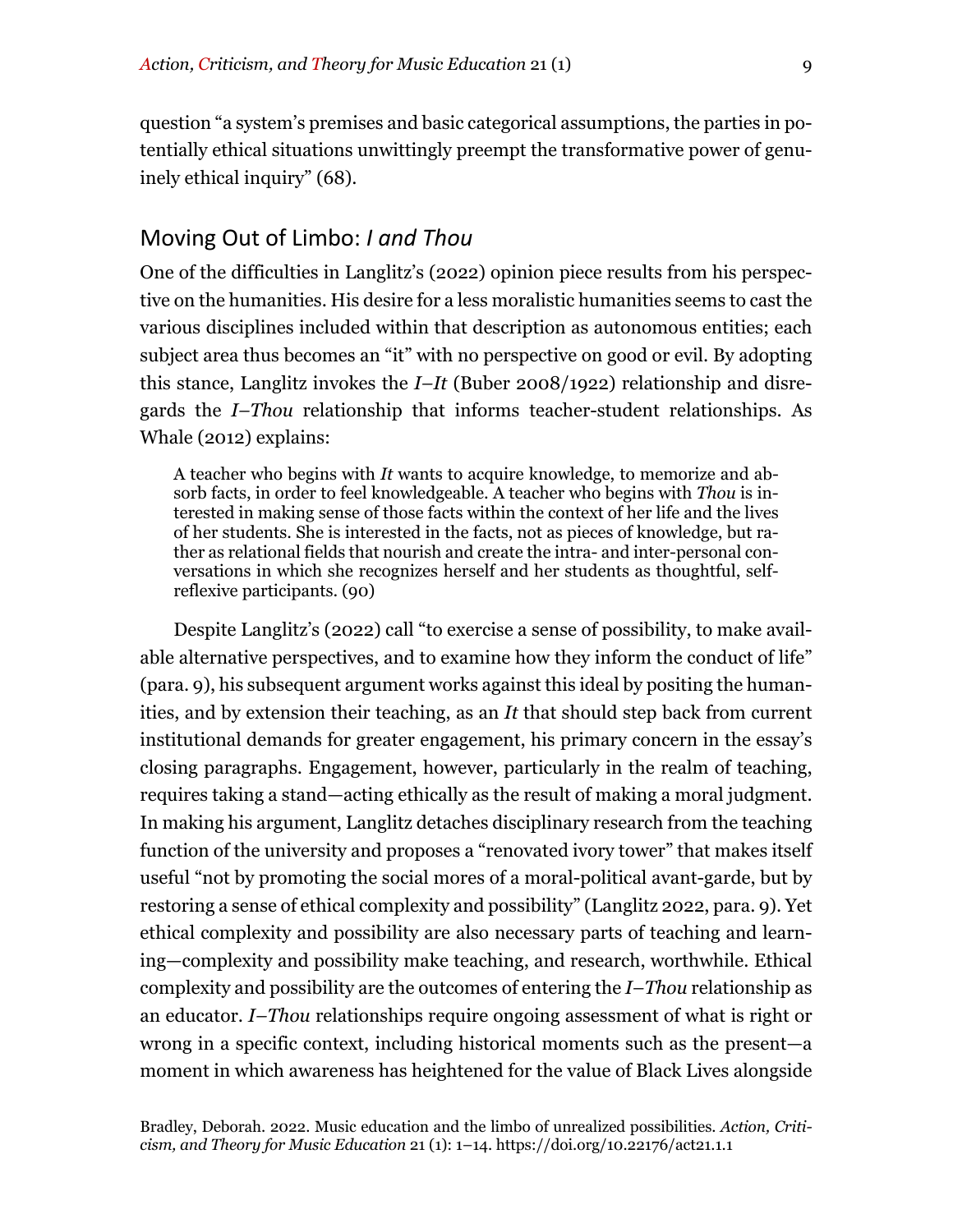the recognition of past and present wrongs that have yet to be corrected. Teaching requires ongoing recognition of the unrealized possibilities of such moments. It is our failure to act on that recognition that leaves us in a state of limbo.

### In This Issue of ACT

The contributors to this issue of ACT have each recognized ethical complexity and possibilities in music education through their varied and unique essays. In distinct ways, the authors engage their related questions with *I–Thou* perspectives. In his discussion about musical value through "praxical" music education (by its nature, praxical education invokes the *I–Thou* relationship), **Tom Regelski** draws upon John Searle's theory of the Background. He argues that aesthetic rationales and related assumptions of what music "does" (a perspective in which music teaching inherently involves an *I–It* relationship) continue to influence music educators and pre-service music teachers, despite the adoption of language that hints at other concerns. As Regelski states, "despite the waning of MEAE5 in the literature of music education, its backbeat goes on."

**Live Ellefsen** posits a similar *I–Thou* vs. *I–It* problem in her interrogation of how Norwegian teachers invoke genres—what she calls "genring"—to teach *about* music. Her concern is for the way that these choices affect students' conceptions of music, of themselves, and their identities: how musicians "learn how to be and do in and through specific discourses of musical sound, knowledge, and action." Ellefsen investigates the problem through a Foucauldian lens on discourses "that position subjects and objects in relation to each other."

Zygmunt Bauman's concept of *liquid modernity* guides **Gabriela Ocádiz's** discussion of pedagogical decision-making in the context of ongoing social change. Her concern is with the way teachers cope with the discomfort brought about by rapidly changing student demographics. Focusing on the experiences of one teacher's work with new immigrant students, Ocádiz explores how newcomers' sense of belonging, both to their former home and their new, affects teachers' relationships and pedagogical interactions. Her essay provides a beautiful example of how teachers may recognize possibilities resulting from *I–Thou* relationships in teaching and the feelings of limbo resulting from the failure to respond to that recognition.

**William Coppola and Don Taylor** add a new dimension to the emerging concept of *cultural humility* in music teacher education. Their reflections on an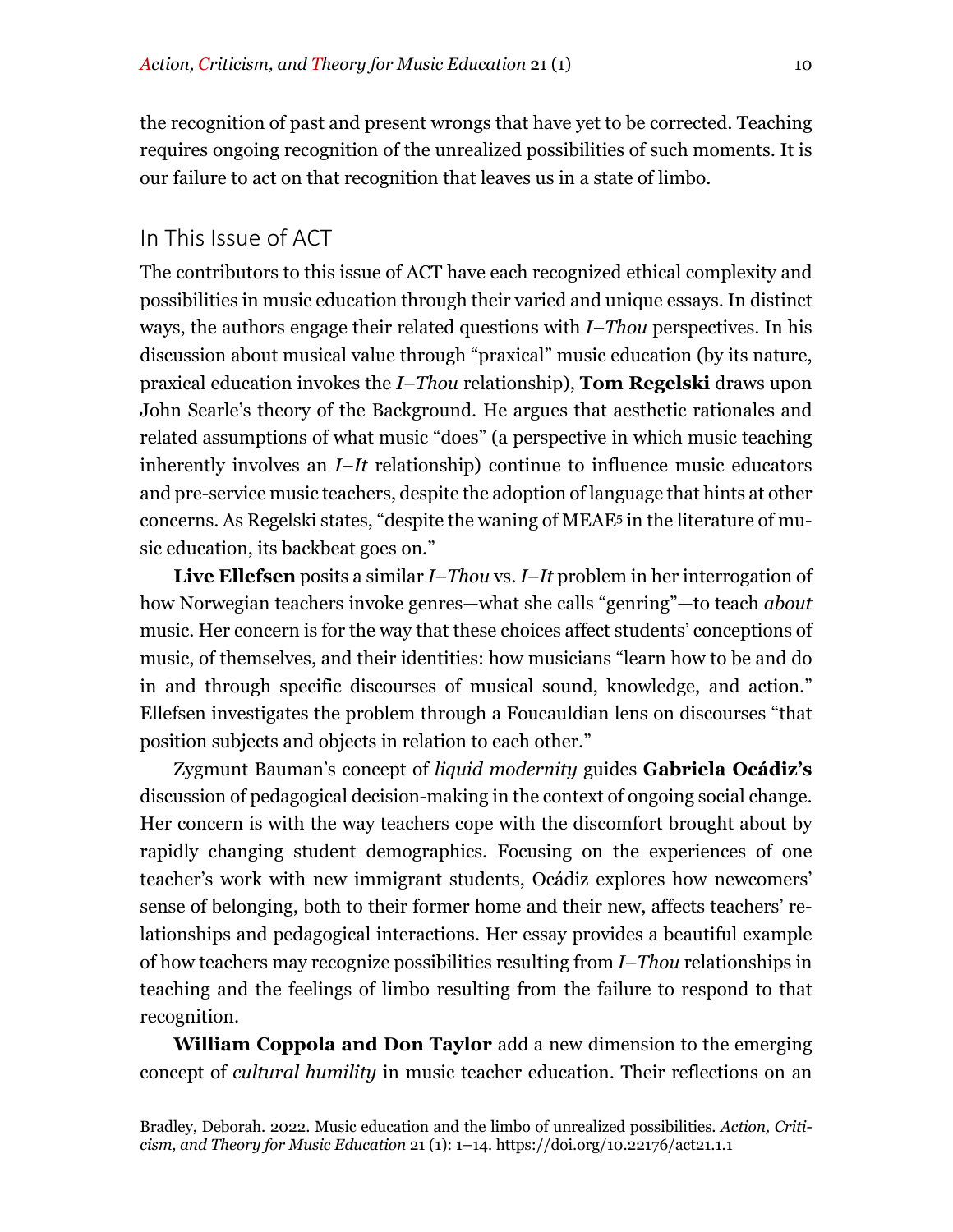empirical study to engage cultural humility as a pedagogical strategy with music teacher education students provide insight into how students think through issues of social justice related to music teaching and learning. Coppola and Taylor raise important questions about the cultivation of *I–Thou* relationships and how students begin to think critically about issues.

Peer mentoring within a feminist pedagogy provides the focus of **Andrew Goodrich's** essay. Goodrich looks to peer mentoring as a process that has the potential to foster an antiracist perspective in music education. Goodrich provides a helpful literature review of peer mentoring and asks essential questions about how this process can avoid imposing the teacher's style of mentorship and how it might overcome the inherent power dynamics between mentors, mentees, and teachers. He also explores paradoxes that exist within the notion of peer mentoring.

The final article in this ACT issue comes from **Tawnya Smith**, who explores the human relationship with nature. She pays particular attention to the ways that formal music education in her early and middle childhood created a "trauma of separation" from the "more than human world." Through autoethnographic inquiry, Smith makes a provocative and robust case for how music education might strengthen the human relationship to the earth ("self as earth") rather than damage that relationship.

Collectively and individually, these articles present timely issues for music educators. Each explores a question of ethical complexity for which there is no single or simple answer. Like these authors, the editors of ACT trust that as you read, you too, will think about how they might inform an ethical music education praxis.

#### References

- Adorno, Theodor. 1998. Education after Auschwitz. In *Critical models: Interventions and catchwords*, 191–204. New York: Columbia University Press.
- Bowman, Wayne. 1994a. Sound, sociality, and music: Part one. *The Quarterly Journal of Music Teaching and Learning* 5 (3): 50–59. http://wwwusr.rider.edu/%7Evrme/v16n1/volume5/visions/fall6
- Bowman, Wayne. 1994b. Sound, society, and music "proper." *Philosophy of Music Education Review* 2 (2): 14–24.

Bradley, Deborah. 2022. Music education and the limbo of unrealized possibilities. *Action, Criticism, and Theory for Music Education* 21 (1): 1–14. https://doi.org/10.22176/act21.1.1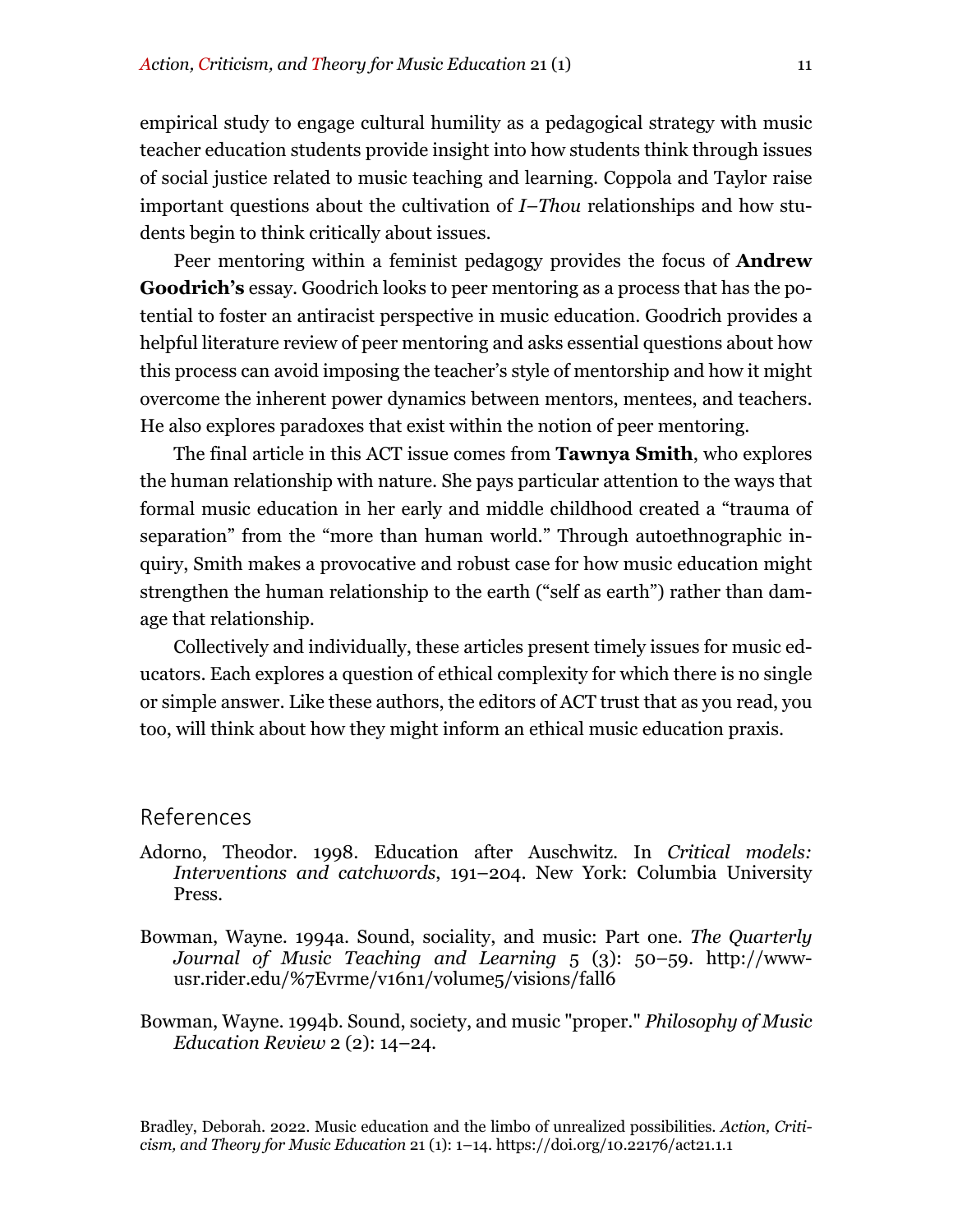- Bowman, Wayne. 1998. *Philosophical perspectives on music*. New York: Oxford University Press.
- Bowman, Wayne. 2002. Educating musically. In *The new handbook of research on music teaching and learning*, edited by Richard Colwell and Carol Richardson. New York: Oxford University Press.
- Bowman, Wayne. 2012. Practices, virtue ethics, and music education. *Action, Criticism, and Theory for Music Education* 11 (2): 1–19. http://act. maydaygroup.org/articles/Bowman11\_2.pdf
- Bradley, Deborah. 2006a. *Global song, global citizens? Multicultural choral music education and the community youth choir: Constituting the multicultural human subject*. PhD diss., University of Toronto.
- Bradley, Deborah. 2006b. Music education, multiculturalism, and anti-racism: Can we talk? *Action, Criticism, and Theory for Music Education* 5 (2). http://act.maydaygroup.org/articles/Bradley5\_2.pdf
- Bradley, Deborah. 2007. The sounds of silence: Talking race in music education. *Action, Criticism, and Theory for Music Education* 6 (4): 132–62. http://act.maydaygroup.org/articles/Bradley6\_4.pdf
- Buber, Martin. 2008. *I and Thou*. Translated by Ronald Gregor Smith. Edinburgh: T & T Clark. 1922.
- Elliott, David J. 1991. Music education as aesthetic education: A critical inquiry. *The Quarterly Journal of Music Teaching and Learning* 2 (3): 48–66.
- Elliott, David J. 1995. *Music matters*. New York: Oxford University Press.
- Gaztambide-Fernandez, Ruben. 2013. Why the arts don't do anything: Toward a new vision for cultural production in education. *Harvard Educational Review* 83 (1): 211–36.
- Gould, Elizabeth. 1994. Getting the whole picture: The view from here. *Philosophy of Music Education Review* 2 (2): 92–97.
- Hess, Juliet. 2013. *Radical musicking: Challenging dominant paradigms in elementary music education.* Proquest LLC.
- Hess, Juliet. 2015. Upping the "anti-": The value of an anti-racist theoretical framework in music education. *Action, Criticism, and Theory for Music Education* 14 (1): 66–92.

Bradley, Deborah. 2022. Music education and the limbo of unrealized possibilities. *Action, Criticism, and Theory for Music Education* 21 (1): 1–14. https://doi.org/10.22176/act21.1.1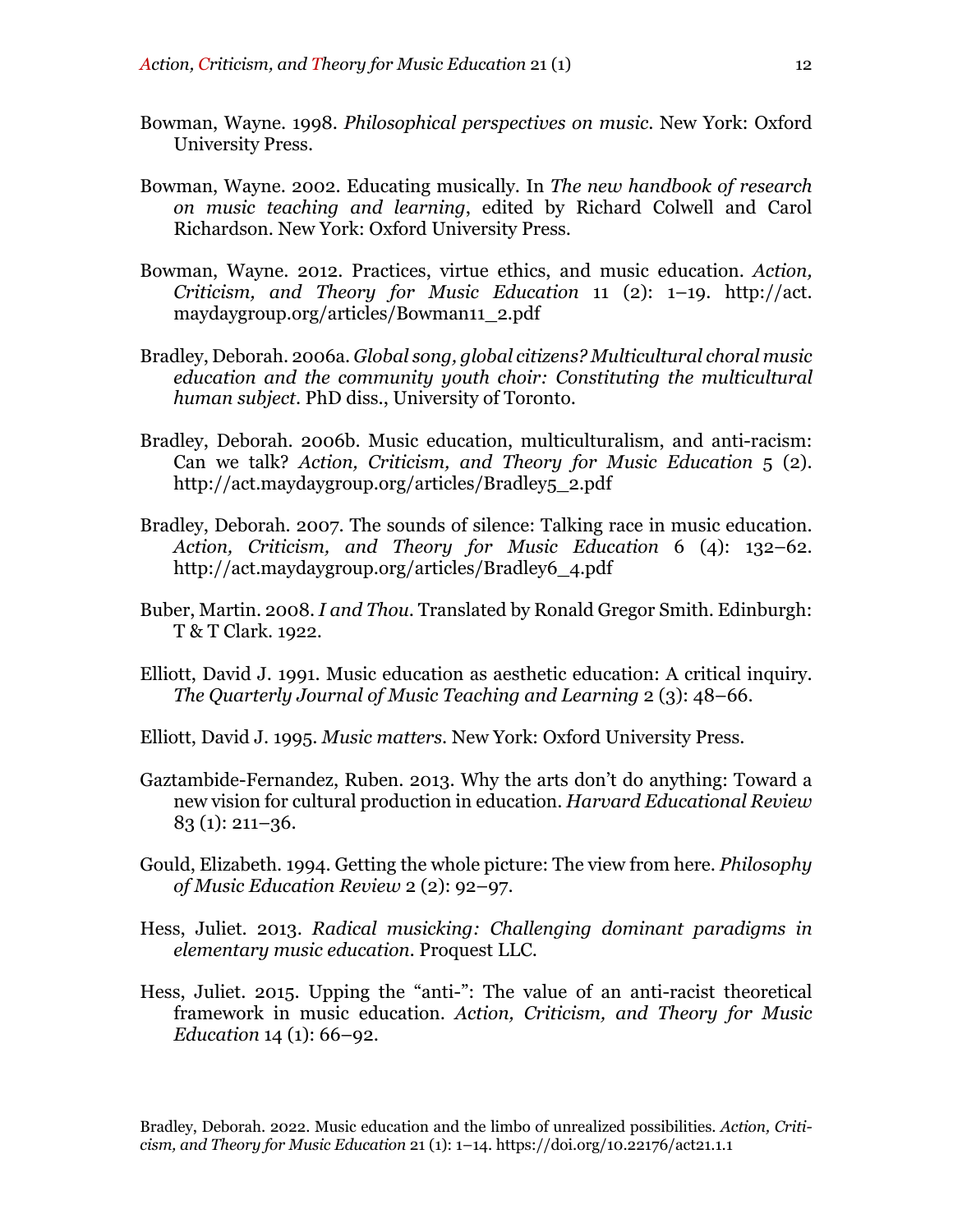- Hess, Juliet. 2018. A "discomfortable" approach to music education: Reenvisioning the "strange encounter." *Philosophy of Music Education Review*  $26$  (1):  $24 - 45$ .
- Koza, Julia Ecklund. 1992. The boys in the band: Sexism and the construction of gender in middle school music textbook illustrations. *Educational Foundations* 6 (3): 85–105.
- Koza, Julia Ecklund. 1993a. The "missing males" and other gender issues in music education: Evidence from the "Music Supervisors' Journal," 1914–1924. *Journal of Research in Music Education* 41 (3): 212–32.
- Koza, Julia Ecklund. 1994a. Getting a word in edgewise: A feminist critique of choral methods texts. *The Quarterly Journal of Music Teaching and Learning*  $5(3)$ : 68–77.
- Koza, Julia Eklund. 1993b. Big boys don't cry (or sing): Gender, misogyny, and homophobia in college choral methods texts. *The Quarterly Journal of Music Teaching and Learning* 4/5 (4/5): 48–65.
- Koza, Julia Eklund. 1994b. Aesthetic music education revisited: Discourses of exclusion and oppression. *Philosophy of Music Education Review* 2 (2): 75– 91. http://www.jstor.org/stable/40327074
- Lamb, Roberta Kay. 1987. *Including women composers in music curricula: Development of creative strategies for the general music class, grades 5–8*. EdD thesis, Columbia University Teachers College.
- Lamb, Roberta Kay. 1994a. Aria senza accompagnamento: A woman behind the theory. *The Quarterly Journal of Music Teaching and Learning* IV/V  $(n4/n1): 5-22.$
- Lamb, Roberta Kay. 1994b. Feminism as critique in philosophy of music education. *Philosophy of Music Education Review* 2 (2): 59–74.
- Lamb, Roberta Kay. 1996. Discords: Feminist pedagogy in music education. *Theory into Practice* 35 (2): 124–31.
- Langlitz, Nicholas. 2022. We need a less moralistic humanities. *The Chronicle of Higher Education* (January 19). https://www.chronicle.com/article/we-needa-less-moralistic-humanities?utm\_source=Iterable&utm\_medium=email &utm\_campaign=campaign\_3585728\_nl\_Academe-
- McClary, Susan. 1991. *Feminine endings: Music, gender, and sexuality*. Minneapolis: University of Minnesota Press.

Bradley, Deborah. 2022. Music education and the limbo of unrealized possibilities. *Action, Criticism, and Theory for Music Education* 21 (1): 1–14. https://doi.org/10.22176/act21.1.1